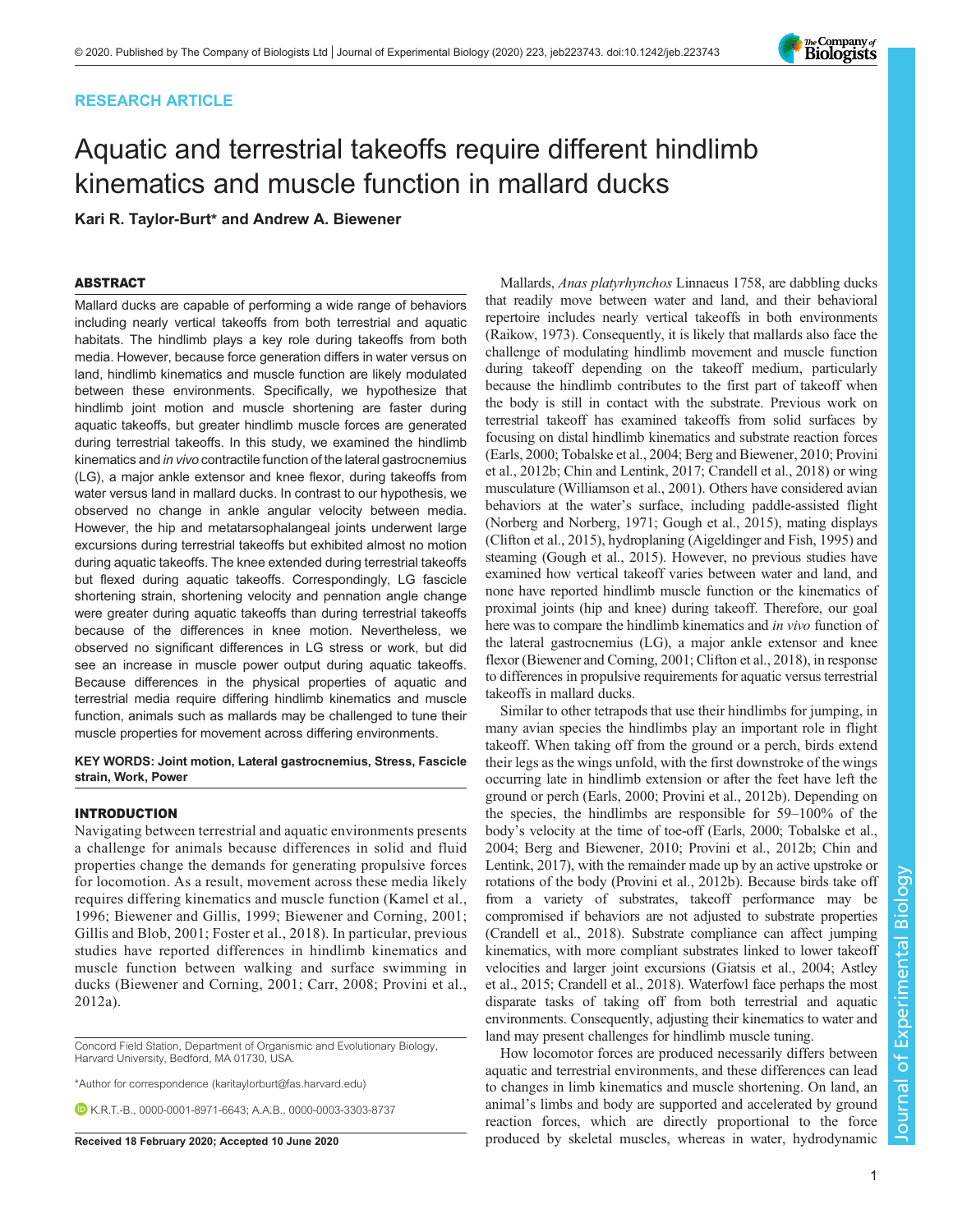forces produced by propulsive appendages (in this case, the duck's feet) accelerate the body and depend on the foot's relative velocity squared (drag force) and on the acceleration of the added mass of fluid displaced by the foot (acceleration reaction force; [Daniel,](#page-12-0) [1984](#page-12-0); [Biewener and Patek, 2018](#page-11-0)). Consequently, in order to increase hydrodynamic forces, the duck's feet must be moved faster (hypothesis 1, H1), requiring greater muscle shortening and contraction velocities (H2). This has particular importance for the function of ankle extensors, such as the LG, which power foot motion. Although active modulation could result in higher hindlimb joint velocities and muscle shortening velocities, the increased compliance of a fluid versus solid substrate can also result in larger limb excursions under a given applied force [\(Hsieh, 2003; Giatsis](#page-12-0) [et al., 2004\)](#page-12-0), potentially contributing to higher joint excursions and muscle shortening velocities.

How much propulsive force is required differs between terrestrial and aquatic habitats. On land, force must be generated both to support an animal's body weight and to accelerate the body. In contrast, in water, body weight support is reduced or eliminated because of an animal's buoyancy. However, during aquatic takeoffs, the force required to launch the body is increased by the water's resistance to the bird exiting the water (drag on the body, surface tension) and by water entrained in a bird's plumage, increasing its effective body mass. Nevertheless, we expect that buoyancy will dominate relative to these other forces, resulting in higher forces being required for terrestrial takeoffs (H3). Consistent with this, many animals produce higher forces and increase muscle activation on land versus in water [\(Kamel et al., 1996;](#page-12-0) [Biewener and Gillis,](#page-11-0) [1999](#page-11-0); [Gillis and Biewener, 2000](#page-12-0); [Gillis and Blob, 2001](#page-12-0); [Foster](#page-12-0) [et al., 2018](#page-12-0)), although this pattern does not universally hold [\(Gillis](#page-12-0) [and Blob, 2001](#page-12-0)). Of most relevance to this study, previous work has shown that the mallard LG produces higher stresses (i.e. force/fiber cross-sectional area) during walking than during surface swimming [\(Biewener and Corning, 2001](#page-11-0)).

Thus, we hypothesized that mallard hindlimb kinematics and LG force production would change with takeoff substrate, specifically by producing (H1) greater hindlimb joint extension velocities and (H2) greater muscle shortening velocities during aquatic takeoffs to generate the required hydrodynamic forces, while producing (H3) greater hindlimb muscle forces during terrestrial takeoffs to accelerate the body and support body weight. Because these differing demands for force versus velocity likely impact hindlimb muscle function, an animal's ability to balance these demands is of particular interest given that skeletal muscles are well known to exhibit a tradeoff between their force and velocity contractile properties [\(Hill, 1938; McMahon, 1984](#page-12-0); [Lieber, 1992](#page-12-0); [Biewener](#page-11-0) [and Patek, 2018](#page-11-0)). In this study, differences between terrestrial and aquatic takeoffs in mallard ducks were examined by measuring hindlimb kinematics of both proximal and distal joints and in vivo function of the LG, a major ankle extensor that generates foot motion during both aquatic and terrestrial locomotion.

## MATERIALS AND METHODS

# Animals and training

Wild-caught  $(n=8)$  and farm-raised  $(n=4)$  mallard ducks ([Table S1\)](https://jeb.biologists.org/lookup/doi/10.1242/jeb.223743.supplemental) were fed *ad libitum* and housed in an indoor–outdoor enclosure with both terrestrial and aquatic areas. Experiments were performed during May–November. This period includes a full molt of the primary feathers in late summer that typically renders the ducks flightless for a few weeks. Animals were only studied during times when they had flight ability, either prior to molt or after the feathers had regrown. All animal procedures were approved by Harvard University's

Institutional Animal Care and Use Committee under protocol number 20-09. Wild birds were collected under Massachusetts Division of Fisheries & Wildlife Permits 011.15SCB, 007.17SCB and 093.18SCB and U.S. Fish & Wildlife Permit MB005348-0.

Birds were trained in the flight arena, a long hall with high ceilings. Training involved first acclimating the birds to two areas: the takeoff area – either a platform  $(0.6 \times 0.4 \text{ m})$  for terrestrial takeoffs or an acrylic water tank  $(1 \times 1 \times 0.25 \text{ m}$  depth) for aquatic takeoff – and the landing area at the other end of the hall. Birds were rewarded with treats (millet) and withdrawal of the researcher when they remained in either location. Researcher approach encouraged the birds to move from the takeoff area to the landing area. A small barrier placed at the front of the platform or tank encouraged vertical takeoffs [\(Fig. S1A\)](https://jeb.biologists.org/lookup/doi/10.1242/jeb.223743.supplemental). The barrier height was gradually increased after successful practice trials at previous heights. During all experiments, animals were placed on or guided to the takeoff area. After a period of acclimation (30 s to 2 min), birds were encouraged to take off by researcher approach, although some birds took off spontaneously. Following takeoff, birds rested in the landing area or were returned to the takeoff area for a rest period of 1–5 min.

Animals trained in the flight arena readily translated their training to takeoffs in the X-ray setup, where they took off from the same platform for terrestrial takeoffs as for the light video and from a smaller tank  $(0.66 \times 0.4 \times 0.3 \text{ m}$  depth) for aquatic takeoffs [\(Fig. S1B\)](https://jeb.biologists.org/lookup/doi/10.1242/jeb.223743.supplemental). To avoid researcher exposure to the X-ray beam, motion of a glove attached to a long rod was used as a takeoff stimulus.

## **Kinematics**

## Timing

We used kinematic parameters to determine when the 'power stroke' of takeoff commenced and ended. All time-varying data, including in vivo LG recordings, are plotted relative to the kinematic power stroke, where time=0 is the beginning and time=1 is the end of takeoff power stroke. For terrestrial takeoffs, the first forward and/or upward motion of the body was considered the start of takeoff, with the end of takeoff being when the toe left the ground (i.e. toe-off ). For aquatic takeoffs, we considered the first movement of the foot caudally and/or inferiorly as the start of takeoff. During aquatic takeoffs, the webbing of the foot collapses prior to the foot leaving the water, at which point the foot likely no longer contributes to powering takeoff as it is drawn forward in the water. We therefore considered collapse of the webbing to be the end of the aquatic takeoff power stroke. Although normalized time was used to compare relative timing of kinematics and measures of muscle function, real time (in s) was used for calculating durations and velocities ( joint motion duration, joint angular velocities, muscle shortening velocities and muscle power).

## Ankle and metatarsophalangeal joint

Takeoffs were elicited in the flight arena, as described above. We used high-speed light video to measure movement of the externally visible portions of the leg (distal tibiotarsus, tarsometatarsus and foot; [Fig. 1A](#page-2-0); [Movie 1](http://movie.biologists.com/video/10.1242/jeb.223743/video-1);  $N=5$  individuals,  $n=15$  trials, three trials per individual for each takeoff substrate). Takeoffs were recorded at 250 frames s−<sup>1</sup> (shutter 1–1.5 ms) using IDT NR5-S1 cameras (Integrated Design Tools, Inc., Pasadena, CA, USA) equipped with Nikon AF Nikkor 24–85 mm zoom lenses (Nikon Inc., Melville, NY, USA). We used a wand of known length to calibrate the 3D space using easyWand5 ([Theriault et al., 2014](#page-12-0)). The tip of the toes, metatarsophalangeal (MTP) joint, ankle and the distal tibiotarsus [\(Fig. 1](#page-2-0)A) were marked with white latex and black marker pen, and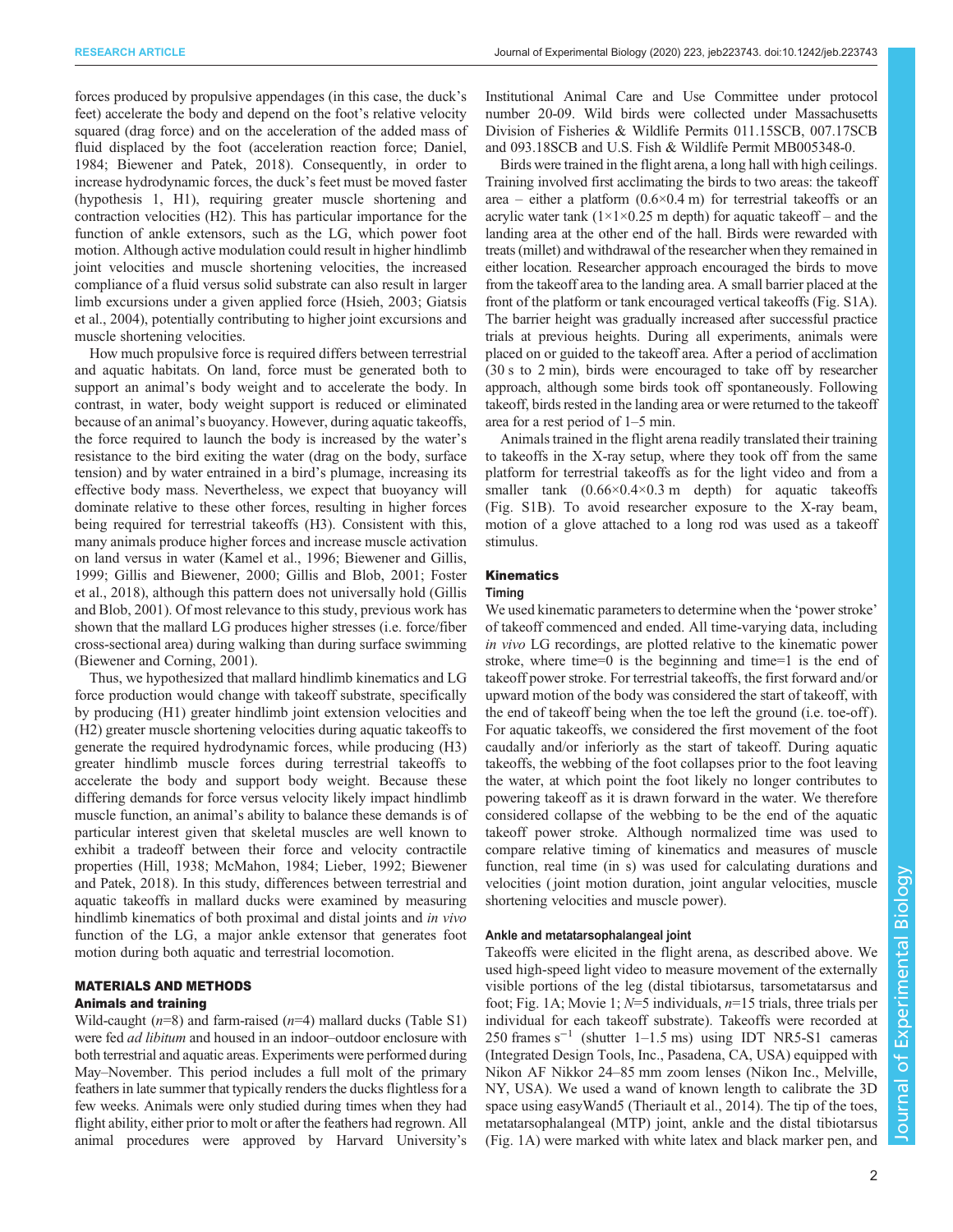<span id="page-2-0"></span>

Fig. 1. Methods for measuring joint angle changes and lateral gastrocnemius function. (A–C) Joint angle changes calculated from the digitized points indicated (key applies to all panels). (A) Markers on the tibiotarsus, ankle joint, metatarsophalangeal (MTP) joint and toe were visible in light video and were used to calculate ankle and MTP joint angles. (B) During terrestrial takeoff, anatomical landmarks on the synsacrum, hip, femur, knee and ankle were visible in X-ray video. These points were used to calculate knee and hip angles. (C) During aquatic takeoff, the hip joint angle was calculated as in B, but the water blocked the X-ray visualization of distal points. Instead, we combined light visualization of the ankle and tibiotarsus, and X-ray visualization of the hip and femur. The projected directions of the tibiotarsus and femur were used to find the intersection of these bones (i.e. the knee) based on their measured lengths. Knee angle was calculated using the calculated knee position. (D) Schematic diagram of a lateral view of the left hindleg with electrodes implanted to measure in vivo lateral gastrocnemius (LG) function. An outline of the hindleg is shown in light gray and the bones are shown in dark gray. The LG (pink) is a longitudinal cross-section, showing the placement of the sonomicrometry crystals (white circles) used to measure the length of a fascicle segment (Lfas,seg) and pennation angle. The location of the electromyography (EMG) electrodes is shown by an 'x' but electrodes were placed medially or laterally to the sonomicrometry plane, not in the same plane. Placement of the tendon buckle (black E shape) on the LG tendon to measure LG forces is also shown.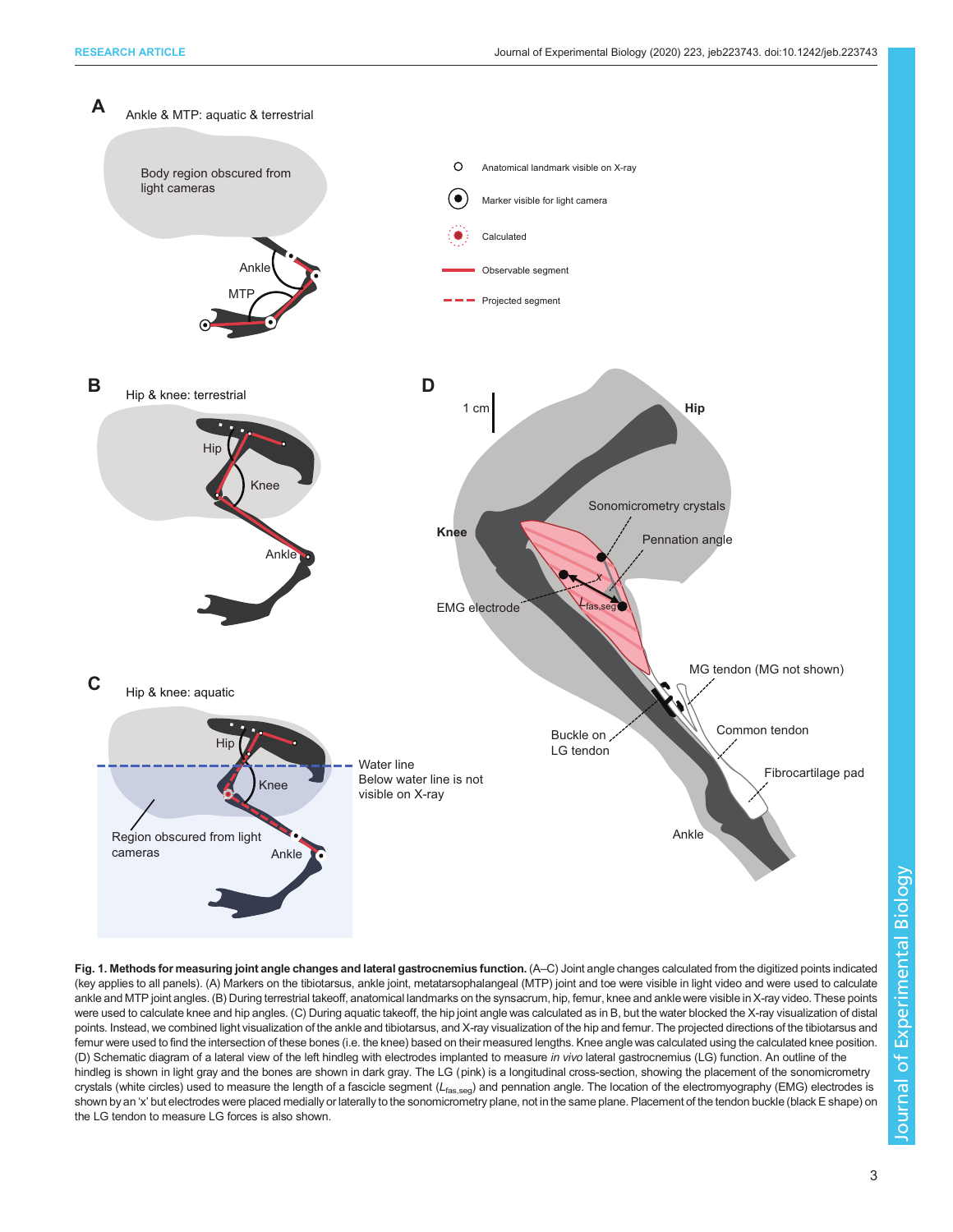these points were digitized using DLTdv6 ([Hedrick, 2008](#page-12-0)) to calculate MTP and ankle joint angles. Note that in the example movie [\(Movie 1](http://movie.biologists.com/video/10.1242/jeb.223743/video-1)), the camera view is oblique rather than perfectly perpendicular as two cameras with an oblique lateral view were used to capture 3D kinematics ([Fig. S1A](https://jeb.biologists.org/lookup/doi/10.1242/jeb.223743.supplemental)).

#### Hip and knee

We used videoradiography to examine the proximal joints for each type of takeoff ( $N=3$  individuals,  $n=6$  trials, two trials per individual for each condition) because these joints are not visible or wellidentified using light video. We recorded lateral view X-ray images from a C-arm (Model 9400, OEC-Diasonics Inc.; modified by Radiological Imaging Services) using a high-speed Photron Fastcam 1024 PCI camera (Photron USA, Inc., San Diego, CA, USA; 500 frames s<sup>-1</sup>, shutter 1 ms). These images were dedistorted using a grid and XMALab (v.1.4.0; [Knörlein et al., 2016\)](#page-12-0).

For terrestrial takeoffs, we performed a 2D analysis using anatomical landmarks to identify the synsacrum, hip, knee and ankle, so that hip and knee joint angles could be calculated [\(Fig. 1](#page-2-0)B). However, the water tank used for aquatic takeoffs was sufficiently large that the X-ray beam could not penetrate the water, blocking views of the knee and ankle joints. However, the synsacrum and proximal femur were above the water line and thus visible on X-ray video. We combined light video using the IDT cameras (125 frames s−<sup>1</sup> ) synchronized with the X-ray video to calculate the location and angle of the knee [\(Fig. 1C](#page-2-0)). Using a metal calibration object in view of both the light and X-ray videos, the light video of the distal leg was aligned with the X-ray recordings of the proximal leg. 3D coordinates from the light video were then projected onto a plane parallel to the X-ray plane. The X-ray recordings yielded locations for the synsacrum and hip, and the direction of the femur. The light video recordings yielded the location of the ankle and the direction of the tibiotarsus. The locations and angle of the knee were then calculated using these digitized points and measured lengths of the femur and tibiotarsus ([Fig. 1C](#page-2-0)).

#### Splay correction for X-ray analysis

Unlike the 3D analysis used to calculate the ankle and MTP joint angles, the planar X-ray video analysis used to calculate the hip and knee joint angles is susceptible to errors caused by out-of-plane motion ([Kambic et al., 2014](#page-12-0)). Because the mallard femur is splayed relative to the body midline, we measured splay angle  $(\alpha)$  for each individual and used it to calculate a duck-specific correction factor. Specifically, we took the  $x,y$ -coordinates for the synsacrum, hip, knee and ankle derived from X-ray recordings as described above. We then calculated a z-coordinate (i.e. estimated distance out of plane due to splay) for each point based on splay angle  $(\alpha)$  for each individual. The z-coordinate for the synsacrum and hip was set to 0 as they were defined as in-plane. The z-coordinate for the knee was  $L_F \times \sin(\alpha)$ , where  $L_F$  is the length of the femur. The z-coordinate for the ankle was represented by  $z_a$ . We used the  $x, y, z$ -coordinates for each point to define the vectors along each bone: synsacrum (S), femur  $(F)$  and tibiotarsus  $(T)$ :

$$
\mathbf{S}=\langle U_S,V_S,W_S\rangle=\langle x_h{-}x_s,y_h{-}y_s,\;0-0\rangle,\qquad \qquad (1)
$$

$$
\mathbf{F}=\langle U_{\text{F}},V_{\text{F}},W_{\text{F}}\rangle=\langle x_k{-}x_h,y_k{-}y_h,L_{\text{F}}\times\sin(\alpha)-0\rangle,\quad \ \ (2)
$$

$$
\mathbf{T} = \langle U_{\mathrm{T}}, V_{\mathrm{T}}, W_{\mathrm{T}} \rangle = \langle x_{\mathrm{a}} - x_{\mathrm{k}}, y_{\mathrm{a}} - y_{\mathrm{k}}, z_{\mathrm{a}} - L_{\mathrm{F}} \times \sin(\alpha) \rangle, \quad (3)
$$

where  $U$ ,  $V$  and  $W$  are the vector components and subscripts s, h,  $k$ and a represent the synsacrum, hip, knee and ankle, respectively. All of these values could be calculated from known values except for  $W_T$ , which was dependent on  $z_a$ , which we had not calculated. The

magnitude of the T vector is the length of the tibiotarsus  $(L_T)$ , which we also measured. Thus, we calculated  $W_T$  as follows:

$$
L_{\rm T} = \sqrt{(U_{\rm T}^2 + V_{\rm T}^2 + W_{\rm T}^2)},\tag{4}
$$

$$
W_{\rm T} = \sqrt{(L_{\rm T}^2 - U_{\rm T}^2 - V_{\rm T}^2)}.
$$
\n(5)

With all vectors defined, we then calculated the joint angles as the angle between vectors:

$$
\Theta_{\text{knee}} = 180 - \cos^{-1} [\mathbf{F} \cdot \mathbf{T} / (L_{\text{F}} \times L_{\text{T}})],\tag{6}
$$

$$
\Theta_{\text{hip}} = \cos^{-1} [\mathbf{S} \cdot \mathbf{F} / (L_{\text{S}} \times L_{\text{F}})]. \tag{7}
$$

The splay correction allowed our otherwise 2D analysis to more accurately determine the hip and knee angles. Although unaccounted for out-of-plane motion could produce errors in our measured knee and hip angles, these errors are likely to be small (i.e. a 10 deg change in the splay angle would result in <1 deg error in the observed angular excursions of the hip and knee joints) and are unlikely to produce the changes in kinematic patterns that we observed (see Results).

#### Filtering

To account for digitizing errors, raw kinematics traces were smoothed in Python (v.3.7) by applying a 4th order low-pass Butterworth filter with a cutoff frequency of 20 Hz for the hip, knee and ankle joints and 50 Hz for the MTP joint. Kinematics time scales were normalized to the duration of the power stroke, and the data were interpolated in 100 time steps during the power stroke to average across trials and individuals.

## In vivo muscle measurements **Surgery**

In vivo LG function was measured during aquatic and terrestrial takeoffs in  $N=10$  individuals. We anesthetized (via mask induction) the animals using a 1–2% isoflurane:oxygen gas mixture. Three 2.0 mm sonomicrometry crystals (Sonometrics Corporation, London, ON, Canada) were implanted in the LG, one at each end of a mid-belly fascicle and one proximal to, but in-line with, the crystal at the superficial end of the fascicle ([Fig. 1](#page-2-0)D). The crystals and lead wires were secured with 5-0 silk suture (Ethicon, Cincinnati, OH, USA). This configuration of crystals allowed us to measure length changes along the fascicle and calculate pennation angle using the law of cosines ([Fig. 1D](#page-2-0)). We also implanted silver fine wire hook electrodes (0.1 mm, with 0.5 mm exposed tips and 2–3 mm spacing, California Fine Wire Company, Grover Beach, CA, USA) to obtain electromyography (EMG) recordings. An E-shaped tendon buckle was sutured in place on the LG portion of the gastrocnemius tendon, proximal to where the medial gastrocnemius (MG) tendon joins with the LG tendon to form the common tendon ([Fig. 1D](#page-2-0)). The tendon buckle design followed [Biewener and Corning \(2001\)](#page-11-0) and was built by mounting a strain gauge (Type FLA-1-11, Tokyo Sokki Kenkyujo Co., Ltd, Tokyo, Japan) on the middle arm of an E-shaped piece of 1 mm thick stainless steel. After soldering 36 gauge lead wires and insulating with oven-cured epoxy (AE-10, Micromeasurements Group, Inc., Raleigh, NC, USA), the transducer was subsequently coated with polyurethane M-coat A (Micromeasurements Group, Inc.) to minimize tissue reaction. All transducer lead wires were passed subcutaneously where they emerged to an external customdesigned 12 pin miniature connector that was secured to the animal's back with 2-0 Vicryl sutures (Ethicon) between the wings.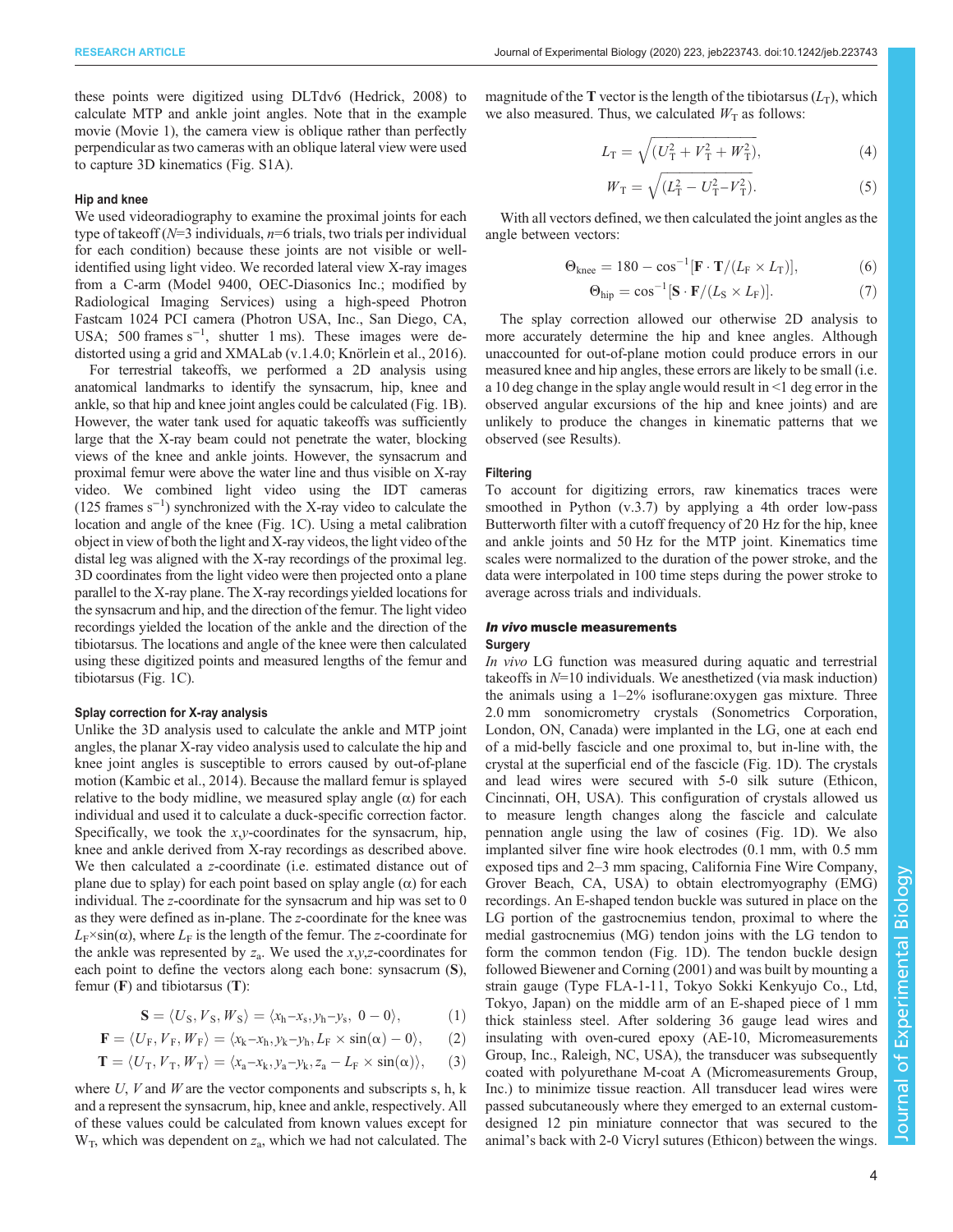This connector location allowed us to disconnect the birds from the cables between recording bouts and ensured that the connectors and cables did not inhibit motion of the wings or feet.

#### Data collection

Birds were permitted to recover from surgery overnight. Animals were administered flunixin  $(4 \text{ mg kg}^{-1})$ , intramuscularly to the pectoralis) every 12 h for the duration of the experiment following surgery (2–3 days). After recovery, animals were recorded performing terrestrial and aquatic takeoffs; takeoffs were elicited as described in 'Animals and training' above. Signals were transmitted from the animal's back connector via ∼8 m shielded multi-lead cable to recording equipment located outside of the flight arena. The sonomicrometry signals were recorded using a Sonometrics Digital Ultrasonic Measurement System (TR-USB Series 8) and sonoLAB data acquisition software (Sonometrics Corporation). The tendon buckle signal was passed through a bridge amplifier (Vishay Instruments, Raleigh, NC, USA), and the EMG signals were passed through Grass P-511 Series amplifiers (Grass Instruments, West Warwick, RI, USA) before being recorded at 5000 Hz by a BIOPAC MP150 data acquisition system (BIOPAC Systems, Inc., Goleta, CA, USA) using the accompanying AcqKnowledge software (v.4.1.1). High-speed light videos of the takeoffs were also recorded as described above. A voltage pulse trigger that illuminated an LED light in the cameras' field of view was used to synchronize across software programs and video. This resulted in synchronized kinematics (MTP and ankle joints) and LG force, EMG, fascicle length and pennation angle. Because of the challenging nature of the experiments, not all data were obtained for all individuals. A list of animals used and the data collected from each is provided in [Table S1.](https://jeb.biologists.org/lookup/doi/10.1242/jeb.223743.supplemental)

Following data collection, animals were euthanized, and the hindlimb was dissected. The tendon force buckle was calibrated by removing the common gastrocnemius tendon from the ankle, distal to the thick fibrocartilage pad. Kevlar thread (DuPont de Nemours, Inc.) was tied proximal to the fibrocartilage pad and attached to a calibrated piezoelectric force transducer (model 9203, Kistler Instrument Corporation, Amherst, NY, USA) or an ergometer lever arm (Aurora Scientific Inc., Aurora, ON, Canada). By first freezing the aponeurosis with liquid nitrogen and then pulling on the instrumented tendon or by activating the muscle, we simultaneously recorded the tendon buckle voltage output with the force transducer or lever arm output to obtain dynamic calibrations of tendon force; least-squares linear regression fits had  $r^2 > 0.94$  ( $P < 0.05$ ). Following calibration, we dissected the hindlimb to confirm the alignment of the sonomicrometry crystals and to measure resting LG fascicle length, resting pennation angle and muscle mass. The muscle was bisected along the muscle midline, revealing the locations of the implanted sonomicrometry crystals. Length measurements were made with calipers to a precision of 0.1 mm and angles were measured with a swing arm protractor. The distance between the crystals (inter-crystal distance) and the full length of the fascicle in which the crystals were implanted (resting fascicle length) were measured. In order to calculate a mean fascicle length and pennation angle, measurements were taken at 3–6 midline fascicles distributed along the proximodistal axis of the muscle.

#### Data processing

Sonomicrometry crystals were implanted mid-belly to record from as large a portion of the LG muscle's fascicle length as possible [\(Fig. 1](#page-2-0)). Measurements of fascicle strain were obtained from the fascicle segment recordings. Resting fascicle length and intercrystal distance were measured post-mortem, and we multiplied the

ratio of these distances (fascicle length/inter-crystal distance) to convert the sonomicrometry output to fascicle length. Fascicle strain was calculated as (instantaneous length−resting length)/resting length. Fascicle shortening velocity was calculated from smoothed (4th order low-pass Butterworth filter with 30 Hz cutoff) fascicle length data over the duration of shortening and normalized by resting fascicle length to  $L s^{-1}$ .

Muscle–tendon force was filtered using a 4th order low-pass Butterworth filter with a cutoff frequency of 20 Hz. Muscle physiological cross-sectional area (PCSA in cm<sup>2</sup>) was calculated as  $[\cos(\alpha) \times m]/(\rho \times l_{\text{fas}})$  where  $\alpha$  is the pennation angle [\(Fig. 1D](#page-2-0)), *m* is muscle mass (kg),  $\rho$  is density (assumed to be  $1.06 \times 10^{-3}$  kg cm<sup>-3</sup>) and  $l_{\text{fas}}$  is fascicle length (cm). Muscle stress (kPa) was calculated by dividing force by PCSA. Muscle work (J) was calculated as the area under the force versus fascicle length curve for the portion of takeoff when both force was being produced and the fascicles were shortening. Work was converted to mass-specific work by dividing by muscle mass. Average mass-specific muscle power was calculated as work/(time×muscle mass).

#### **Statistics**

Statistical tests were performed in R (v.3.6.0). All reported values are means±s.e.m., with significance based on  $\alpha$ =0.05. We first obtained the average of all measurements for each individual and then plotted and performed statistical tests on the individual averages, which allowed us to account for the different number of trials per individual and permitted paired comparisons between aquatic and terrestrial takeoffs. Prior to performing t-tests, normality was verified using a Shapiro–Wilk test. If this assumption was not violated  $(P>0.05)$ , we compared the aquatic and terrestrial takeoffs using one-tailed *t*-tests. If the normality assumption was violated (Shapiro–Wilk  $P<0.05$ ), we instead used a one-tailed, Wilcoxon non-parametric test. Kinematics were compared using paired tests. LG measurements were compared using unpaired tests. For a subset of animals, we recorded from the LG during both aquatic and terrestrial takeoffs. For some measures with sufficient samples with paired data, we also tested for differences using paired, one-tailed t-tests or Wilcoxon tests, as appropriate, to take into consideration large differences between individuals. All figures display data from all individuals and report paired statistics for kinematics and unpaired statistics for LG measures; any statistics that result from paired tests for LG measures are indicated in the text.

## RESULTS

## Kinematics during terrestrial versus aquatic takeoffs

The kinematics of aquatic versus terrestrial takeoffs differed substantially [\(Movie 1\)](http://movie.biologists.com/video/10.1242/jeb.223743/video-1). Qualitatively, during terrestrial takeoffs, leg extension coincided with wing upstroke and there was very little overlap with wing downstroke. Many, but not all, terrestrial takeoffs were preceded by a countermovement, where the wings remained folded, legs were very flexed and the head was drawn near the body by flexing the neck. The neck began to extend as the wings unfolded and the body angle shifted from horizontal to vertical. Neck extension and shifts in body angle continued throughout the remainder of takeoff. As the legs began to extend, the wings were elevated dorsally and cranially in upstroke. At the point of toe-off, the wings changed direction and were depressed ventrally and slightly caudally for downstroke, the neck was fully extended and the body angle was nearly vertical. In contrast, during aquatic takeoffs, leg extension coincided with ventral depression of the tail and wing downstroke. Prior to takeoff, the legs were drawn to a very flexed position such that the foot was parallel with and very near to the water's surface. The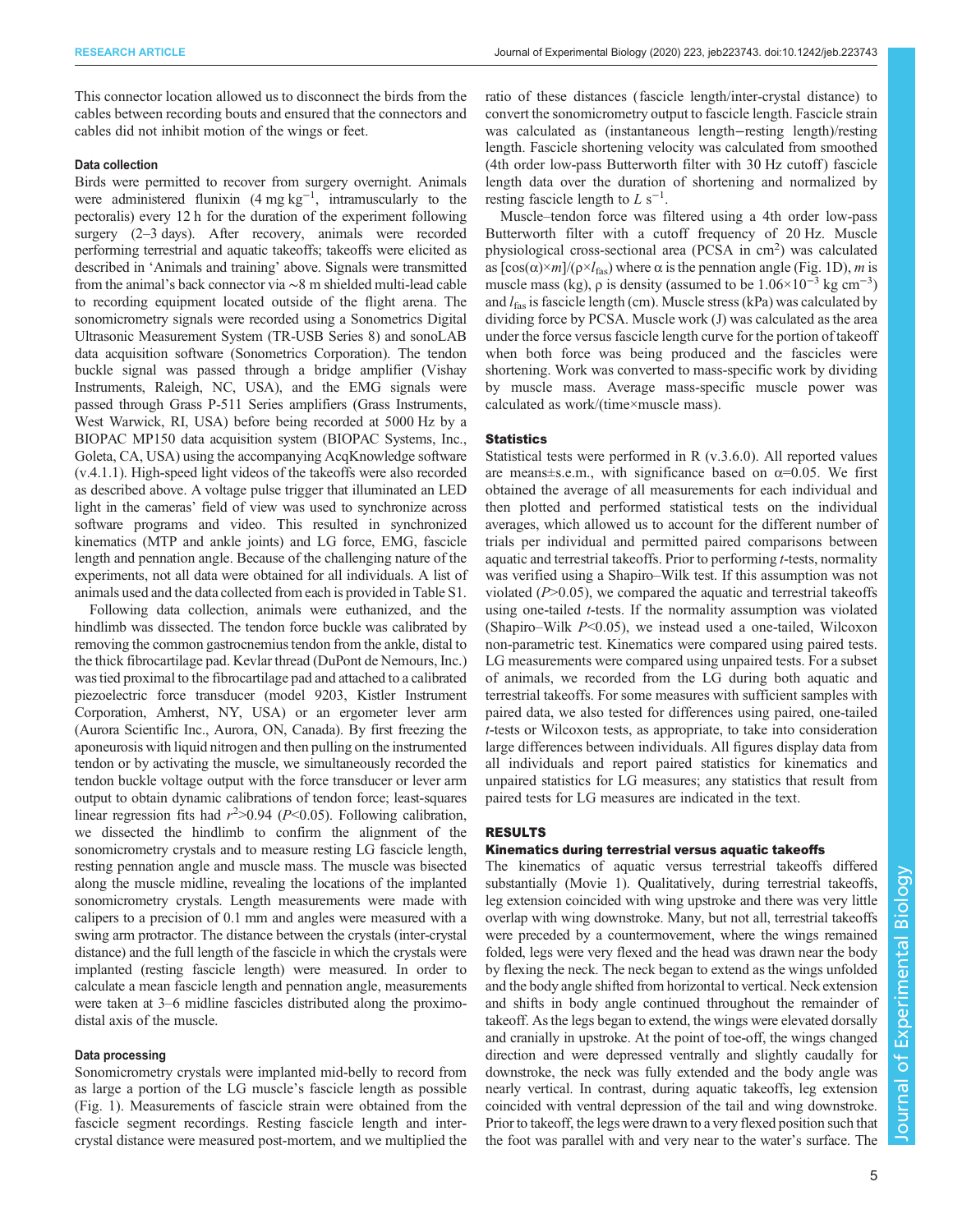<span id="page-5-0"></span>wings were drawn cranially. The wings were oared through the water with ventral and caudal motion, nearly synchronously with the extension of the leg and ventral depression of the tail. As in terrestrial takeoff, the neck extended and the body angle shifted from horizontal to nearly vertical throughout the takeoff. The wings, tail and legs reached their final position quickly to propel the bird out of the water; once clear of the water, the wings were elevated dorsally and flapping commenced. The feet also paddled once clear of the water, occasionally striking the water at the surface or, if the water was cleared, cycling mid-air.

Power stroke duration of aquatic takeoffs (0.13±0.018 s) did not differ significantly ( $P=0.087$ ; Table 1) from terrestrial takeoffs (0.16 ±0.012 s). Because each limb joint only moves during a portion of the power stroke (Fig. 2), we also compared the duration of motion for each joint, with motion onset based on when joint angular velocity exceeded zero (or fell below zero for the knee during aquatic takeoffs) and motion ending when velocity returned to zero. No significant differences were found for the duration of joint motion between aquatic and terrestrial takeoffs for any of the joints measured  $(P>0.05$ ; [Fig. 3A](#page-6-0), Table 1).

Hindlimb kinematics of individual joints differed between terrestrial and aquatic takeoffs. Terrestrial takeoffs involved extension of all hindlimb joints (Fig. 2). In contrast, during aquatic takeoffs, hip (Figs 2A and [3B](#page-6-0)) and MTP (Figs 2D and [3B](#page-6-0)) joint angles changed very little; angular excursions at these joints were significantly lower than for terrestrial takeoffs (Table 1), resulting in significantly lower angular velocities at these joints during aquatic takeoffs ([Fig. 3C](#page-6-0), Table 1). The direction of knee motion reversed, with the knee being extended during terrestrial takeoffs but flexed during aquatic takeoffs. This change in direction resulted in significantly different knee angular excursions (Figs 2B and [3B](#page-6-0), Table 1) and velocities ([Fig. 3](#page-6-0)C, Table 1), although the magnitudes of the excursion ( $P=0.370$ ) and velocity ( $P=0.450$ ) were not different. The ankle underwent a larger angular excursion during aquatic versus terrestrial takeoffs (Figs 2C and [3](#page-6-0)B, Table 1), but no

Table 1. Comparisons of total power stroke duration and hindlimb joint motion duration, angular excursion and velocity by joint during terrestrial and aquatic takeoffs

|                    |                   | Angular          | Angular                  |
|--------------------|-------------------|------------------|--------------------------|
|                    | Duration (s)      | excursion (deg)  | velocity (deg $s^{-1}$ ) |
| Total power stroke |                   |                  |                          |
| Terrestrial        | $0.16 \pm 0.012$  |                  |                          |
| Aquatic            | $0.13 \pm 0.018$  |                  |                          |
| $P$ -value         | 0.087             |                  |                          |
| Hip                |                   |                  |                          |
| Terrestrial        | $0.170 \pm 0.024$ | $54.8 + 9.3$     | $375 + 26$               |
| Aquatic            | $0.109 \pm 0.069$ | $20.6 \pm 3.7$   | $257 + 53$               |
| $P$ -value         | 0.234             | 0.016            | 0.038                    |
| Knee               |                   |                  |                          |
| Terrestrial        | $0.091 \pm 0.035$ | $36.4 + 4.7$     | $421 \pm 48$             |
| Aquatic            | $0.116 \pm 0.036$ | $-38.5 \pm 11.5$ | $-406 \pm 143$           |
| $P$ -value         | 0.462             | 0.022            | 0.024                    |
| Ankle              |                   |                  |                          |
| Terrestrial        | $0.102 \pm 0.021$ | $72.6 \pm 18.3$  | 840±414                  |
| Aquatic            | $0.105 \pm 0.027$ | $92.8 \pm 10.7$  | 979±316                  |
| $P$ -value         | 0.853             | 0.031            | 0.238                    |
| <b>MTP</b>         |                   |                  |                          |
| Terrestrial        | $0.028 + 0.003$   | $56.2 \pm 5.0$   | 2120±340                 |
| Aquatic            | $0.021 \pm 0.008$ | 13.8±23.6        | 870±851                  |
| P-value            | 0.149             | 0.011            | 0.022                    |
|                    |                   |                  |                          |

MTP, metatarsophalangeal. Bold P-values indicate that the paired, one-way t-test showed a significant difference between aquatic and terrestrial takeoffs.



Fig. 2. Hindlimb joint kinematics differ for aquatic versus terrestrial takeoffs. Mean (solid lines) ±s.e.m. (shaded regions) (A) hip, (B) knee, (C) ankle and (D) MTP joint angles during aquatic and terrestrial takeoff plotted against the proportion of the takeoff power stroke, as determined by kinematic analysis (see Materials and Methods for more details). Hip and knee angles were calculated from two trials for each condition for three individuals  $(n=6)$ trials); ankle and MTP angles were calculated for three trials for each condition from five individuals  $(n=15 \text{ trials}).$ 

significant difference was observed in ankle extension angular velocity ([Fig. 3](#page-6-0)C, Table 1).

#### LG function during terrestrial versus aquatic takeoffs

Average time-varying patterns of LG fascicle strain, fascicle shortening velocity, pennation angle and stress for aquatic and terrestrial takeoff trials are shown in [Fig. 4](#page-7-0). Representative traces from an individual with nearly complete datasets are shown in [Fig. S2,](https://jeb.biologists.org/lookup/doi/10.1242/jeb.223743.supplemental) including activation (EMG). A terrestrial trial from a second individual is also displayed, demonstrating the variation in the timing of force production among individuals [\(Fig. S2\)](https://jeb.biologists.org/lookup/doi/10.1242/jeb.223743.supplemental). The rapid lengthening of the LG fascicle prior to takeoff [\(Fig. S2A\)](https://jeb.biologists.org/lookup/doi/10.1242/jeb.223743.supplemental) corresponds to a countermovement (example in [Movie 1\)](http://movie.biologists.com/video/10.1242/jeb.223743/video-1). However, because not all animals used a large countermovement, this lengthening pattern was not observed in the LG strain pattern averaged across individuals [\(Fig. 4](#page-7-0)A). Similarly, the shortening observed prior to force production for the example terrestrial takeoff [\(Fig. S2A](https://jeb.biologists.org/lookup/doi/10.1242/jeb.223743.supplemental), black traces) was not observed across all individuals [\(Fig. 4A](#page-7-0); [Fig. S2A,](https://jeb.biologists.org/lookup/doi/10.1242/jeb.223743.supplemental) gray traces), and we suspect this shortening results from a shift in body orientation that flexes the knee in preparation for takeoff during this trial. Note that LG fascicles operate at greater strains during aquatic takeoffs due to the extremely flexed position of the ankle joint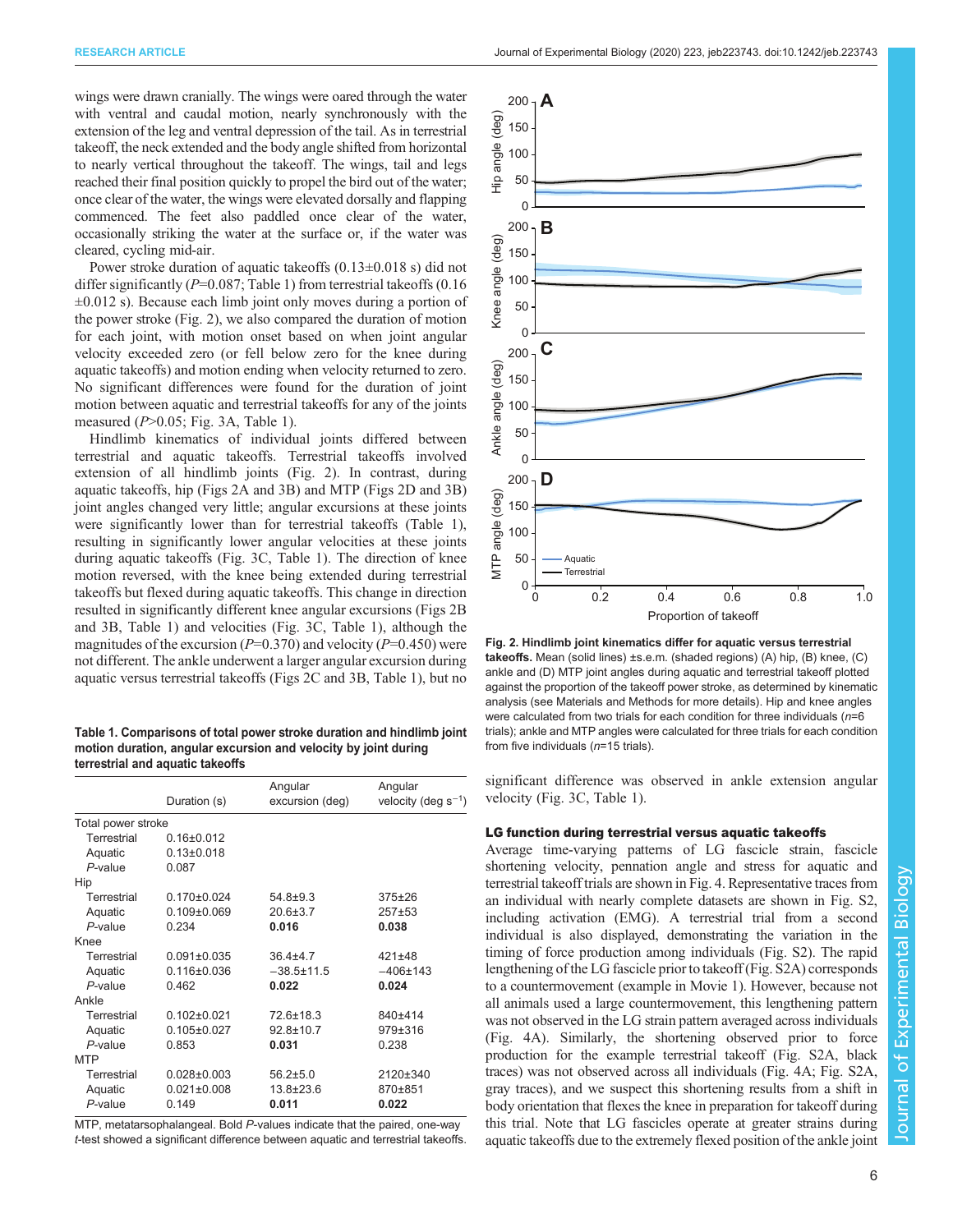<span id="page-6-0"></span>

Fig. 3. Kinematic parameters vary between aquatic and terrestrial takeoffs for some joints but not others. Comparisons by joint of (A) duration of movement, (B) angle changes and (C) angular velocity during aquatic and terrestrial takeoffs. Boxplots show the median (thick line), upper and lower quartiles, and highest and lowest values (vertical lines), excluding outliers (filled circles). Hip and knee data were calculated from two trials for each condition for three individuals ( $n=6$  trials); ankle and MTP data were calculated for three trials for each condition from five individuals ( $n=15$  trials). Significant differences found using one-tailed t-tests or Wilcoxon tests are indicated by asterisks (\*P<0.05; see [Table 1](#page-5-0)); n.s., not significant.

and, on average, LG stress is higher prior to terrestrial takeoffs as a result of weight support [\(Fig. 4](#page-7-0)). Normalized timing of pennation angle change [terrestrial (T):  $n=6$ ; aquatic (A):  $n=5$ ], fascicle shortening (T:  $n=7$ ; A:  $n=6$ ), force production (T:  $n=5$ ; A:  $n=4$ ) and EMG activity (T:  $n=6$ , A:  $n=2$ ) are shown in [Fig. 5](#page-8-0)A. When comparing the onset and ending of each of these measures, we found that LG fascicle shortening  $(P=0.022)$  and force production (P=0.004) began earlier and force production ended earlier  $(P=0.043)$  during terrestrial takeoffs. All other timing parameters, including the onset and ending time of LG pennation angle change and EMG activity, the ending time for fascicle shortening, and the duration of all four measures, did not differ significantly with takeoff medium  $(P>0.05)$ .

The range of LG fascicle strain used during terrestrial versus aquatic takeoffs is shown in [Fig. 5](#page-8-0)B. When comparing data from all animals (T:  $n=7$ ; A:  $n=6$ ), the maximum strain (T:  $-0.05\pm0.08$ ; A: 0.15±0.08) and minimum strain (T: −0.27±0.07; A: −0.26±0.06) did not significantly differ between aquatic and terrestrial takeoffs (maximum strain:  $P=0.059$ , minimum strain:  $P=0.223$ ), but both maximum ( $P=0.016$ ) and minimum fascicle strain ( $P=0.006$ ) were significantly greater during aquatic takeoffs when based on paired t-tests  $(n=5)$ . In addition, the magnitude of LG shortening strain was significantly lower ( $P=0.011$ ) for terrestrial (0.22 $\pm$ 0.07) compared with aquatic  $(0.41\pm0.06)$  takeoffs [\(Fig. 6](#page-9-0)B). Given the similar shortening durations [\(Fig. 5](#page-8-0)A), LG fascicle shortening velocity was also significantly greater ( $P=0.004$ ) during aquatic (4.12±0.82 L s<sup>-1</sup>,  $n=6$ ) versus terrestrial  $(1.41 \pm 0.17 L \text{ s}^{-1}, n=6)$  takeoffs ([Fig. 6](#page-9-0)C). Pennation angle change ([Fig. 6D](#page-9-0)) was significantly larger during aquatic takeoffs than terrestrial takeoffs when compared using a paired *t*-test (difference:  $4\pm 1$  deg,  $P=0.018$ ,  $n=4$ ), although this difference was not observed when using an unpaired *t*-test and all animals ( $P=0.127$ ; T:  $10\pm 2$  deg,  $n=7$ ; A:  $15\pm 4$  deg,  $n=4$ ).

There was no significant difference in the LG stress during terrestrial (79±12 kPa) versus aquatic (53±15 kPa) takeoffs (P=0.116; T:  $n=4$ , A:  $n=4$ ; [Fig. 6](#page-9-0)A). LG mass-specific work (T: 8 $\pm$ 1 J kg−<sup>1</sup> ; A: 15±5 J kg−<sup>1</sup> ) did not differ significantly between media  $(P=0.1)$ ; however, there was a significant difference  $(P=0.05)$  in average muscle power output (T:  $43\pm3$  W kg<sup>-1</sup>; A:  $172\pm72$  W kg<sup>-1</sup>; sample sizes for work and power T:  $n=3$ , A:  $n=3$ ; [Fig. 6](#page-9-0)E,F).

### **DISCUSSION**

Animals that regularly move between aquatic and terrestrial environments must be able to manage the different physical properties of fluids and solids. On land, ground reaction forces are used to support or accelerate an animal's body and are proportional to the forces produced by an animal's muscles. However, in water, propulsive forces are hydrodynamic and depend on the square of the velocity of the body part moving through the water. We therefore expected to see differences in both hindlimb kinematics and muscle function of mallards to accommodate differences in environment during takeoff. Specifically, we hypothesized that (H1) hindlimb joints would move at higher angular velocities during aquatic versus terrestrial takeoffs, that (H2) higher angular velocities at the ankle joint would be powered by higher LG shortening velocities, and that (H3) the LG would produce greater forces during terrestrial than aquatic takeoffs. We did not find support for the hypothesis that mallard hindlimb joints move at higher angular velocities in water (H1; Fig. 3C); however, we did observe substantial differences between the kinematics of aquatic versus terrestrial takeoffs. Of particular interest, the knee reversed its motion from flexion during aquatic takeoffs to extension during terrestrial takeoffs with, unexpectedly, no change in ankle angular velocity [\(Figs 2](#page-5-0) and 3). The change in knee kinematics reflects the underlying difference in LG muscle function, which shortens at higher velocities during aquatic takeoffs than during terrestrial takeoffs (H2; [Fig. 6](#page-9-0)C). Finally, although two of the three animals for which we have paired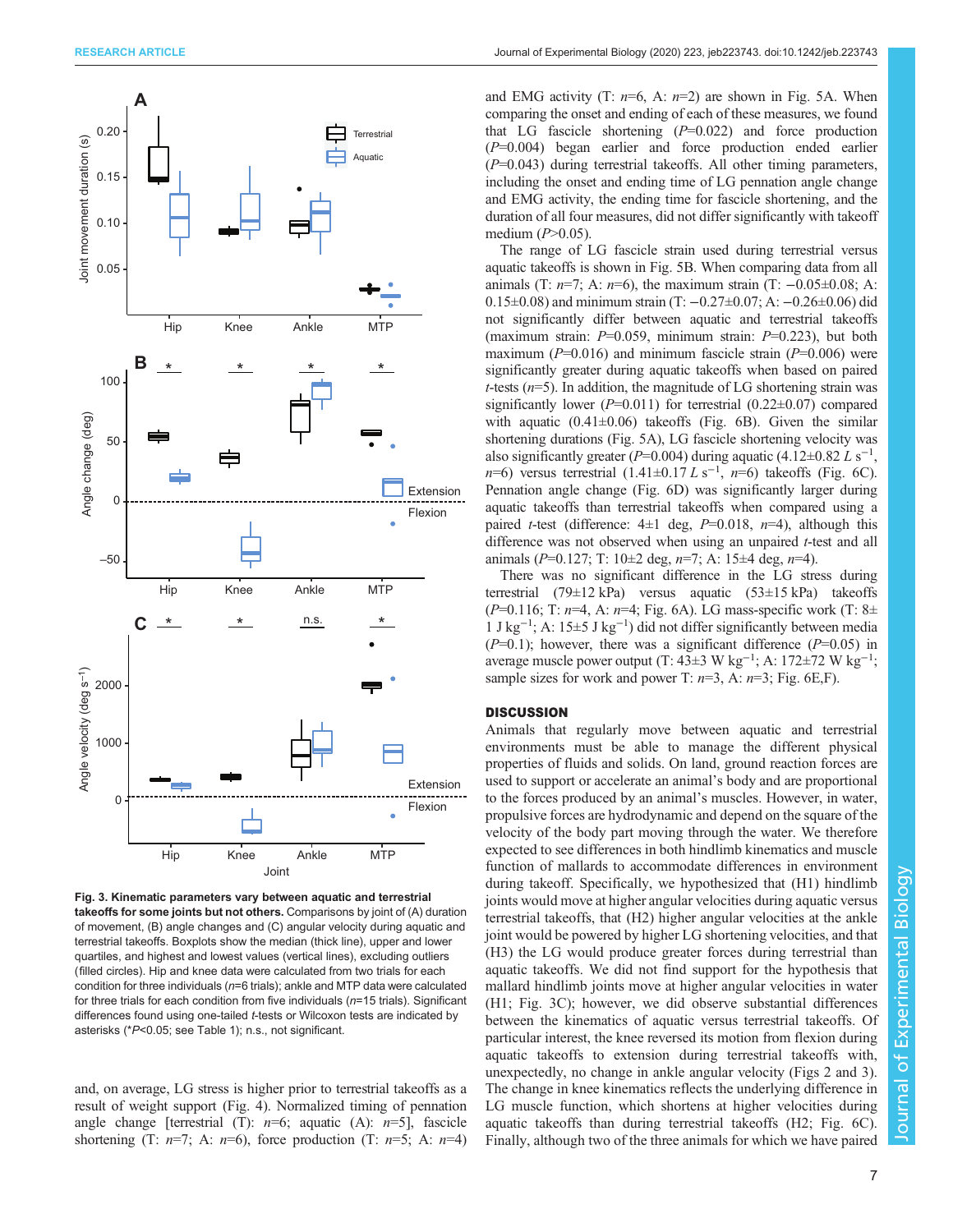<span id="page-7-0"></span>

Fig. 4. LG muscle function differs between aquatic and terrestrial takeoffs. Mean (solid lines)±s.e.m. (shaded regions) time-varying patterns of LG (i) fascicle strain (terrestrial, T:  $n=6$ ; aquatic, A:  $n=6$ ), (ii) fascicle velocity (T:  $n=6$ , A:  $n=5$ ), (iii) pennation angle (T:  $n=6$ , A:  $n=5$ ) and (iv) stress (T:  $n=4$ , A:  $n=4$ ) during (A) terrestrial and (B) aquatic takeoffs. Data are plotted against the proportion of takeoff, with the start and stop times of takeoff determined from kinematics (see Materials and Methods for more details). The gray box indicates the power stroke of takeoff. Negative velocities indicate fascicle lengthening while positive velocities indicate fascicle shortening.

data produced greater muscle stress during terrestrial compared with aquatic takeoffs, overall, the difference in LG muscle stress was not significant [\(Fig. 6](#page-9-0)A) and failed to support our hypothesis regarding LG force (H3).

## Takeoff kinematic patterns and implications for muscle length change

One way to address the challenge of moving on or through media with differing properties is through different kinematics. Changes in kinematics represent a combination of active control and passive interactions with the environment [\(Gillis and Biewener, 2000\)](#page-12-0).

Our study of takeoff performance, facilitated by X-ray video analysis, confirms changes in mallard hindlimb kinematics, particularly at the knee, between the two media. The knee joint reverses its direction of rotation, extending during terrestrial takeoffs but flexing during aquatic takeoffs [\(Figs 2,](#page-5-0) [3](#page-6-0) and [7\)](#page-10-0). The overall

excursion and angular velocity for each type of takeoff are the same but in opposite directions. Knee extension causes cranial motion of the foot while knee flexion and extension at the hip, ankle and MTP joints cause caudal motion ([Fig. 7\)](#page-10-0). Thus, knee flexion during aquatic takeoffs contributes to caudal motion of the foot in the water caused by ankle extension, rather than opposing it [\(Fig. 7](#page-10-0)), allowing the knee and ankle joints to work together to enhance foot motion. Similarly, aquatic specialist frog species tend to reduce knee extension during swimming to prevent it from counteracting the propulsive foot motion induced by ankle extension [\(Richards, 2010\)](#page-12-0). We expect that the change in knee joint rotation was the result of active control, acting to increase foot velocity and hydrodynamic force production. Knee extensors almost certainly contribute to terrestrial takeoff by helping to accelerate the body's center of mass off the ground. Knee flexors (including the LG) likely contribute to knee motion during aquatic takeoff but not terrestrial takeoff. Although the LG is active during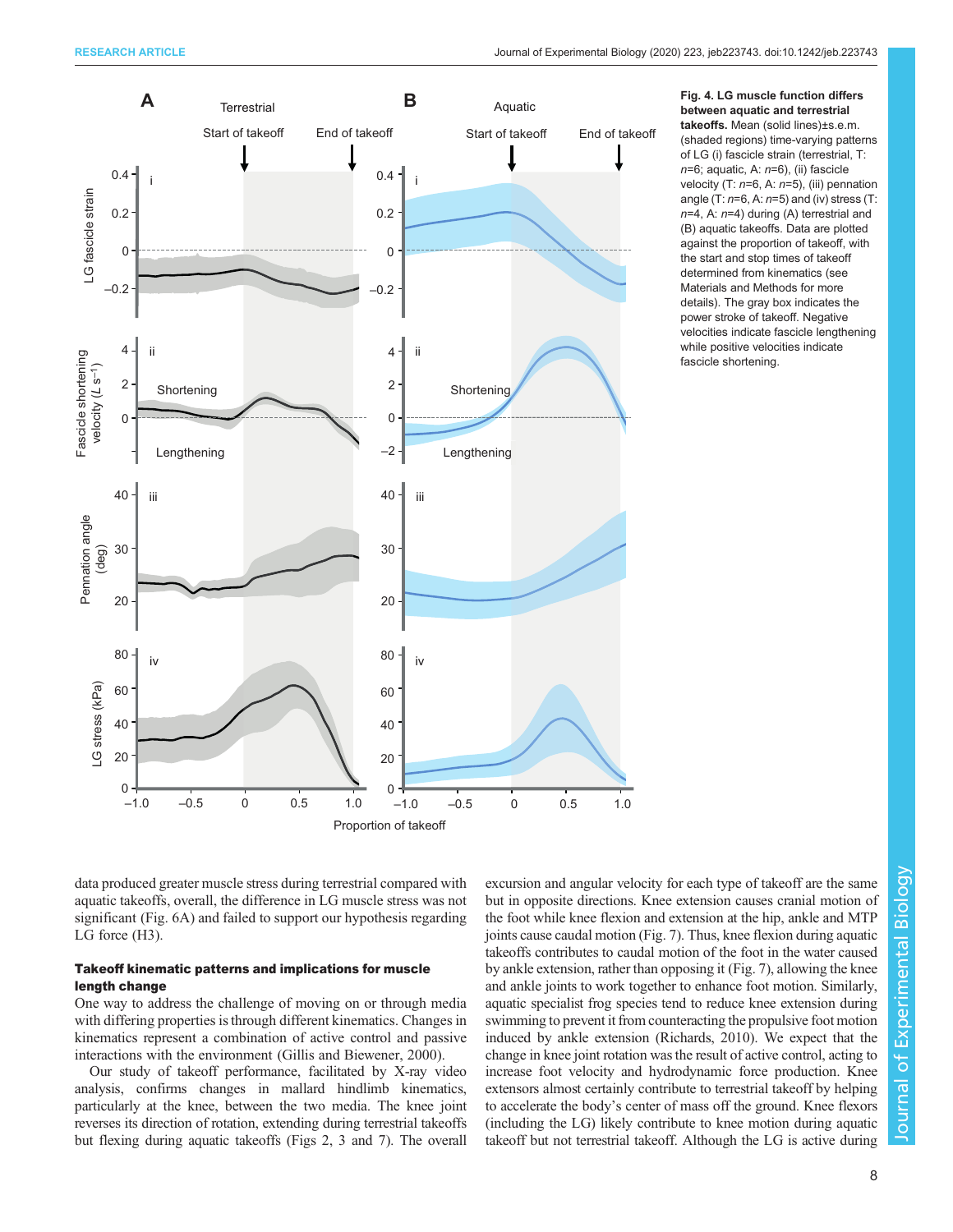<span id="page-8-0"></span>

Fig. 5. LG timing parameters and length changes vary between takeoff media. (A) Relative timing of changes in pennation angle (terrestrial, T: n=6; aquatic, A:  $n=5$ ), fascicle shortening (T:  $n=7$ ; A:  $n=6$ ), force production (T:  $n=5$ ; A:  $n=4$ ) and EMG activity (T:  $n=6$ , A:  $n=2$ ). Times were compared using unpaired one-tailed t-tests or Wilcoxon tests. Force production began (P=0.004) and ended (P=0.043) significantly earlier during terrestrial takeoffs. Shortening also began earlier during terrestrial takeoffs (P=0.022). All other start and end times and durations were not significantly different (P>0.05). (B) LG fascicle strain (i.e. normalized length) observed during aquatic versus terrestrial takeoffs. Maximum strain (P=0.059) and minimum strain (P=0.223) were not significantly different when considering all animals (T:  $n=7$ ; A:  $n=6$ ; data shown), but both the maximum strain (P=0.016) and minimum strain (P=0.006) were larger for aquatic takeoffs versus terrestrial takeoffs in animals for which we have paired data (n=5), using a paired t-test. Values are means±s.e.m.

both aquatic and terrestrial takeoffs, antagonist activity of knee extensors could prevent the LG from causing knee flexion during terrestrial takeoff.

Unexpectedly, the ankle joint exhibited similar kinematics between aquatic and terrestrial takeoffs ([Figs 2](#page-5-0) and [3](#page-6-0)). Although angular excursion of the ankle differed significantly between the two media, the difference was much lower than we observed for the other joints, and ankle angular velocity did not differ significantly. Although this result might suggest that the LG and other muscles driving ankle extension would exhibit similar contractile patterns across both types of takeoff, because the LG crosses both the knee and ankle joints, the reversal in knee motion for aquatic versus terrestrial takeoffs profoundly impacts LG contractile function. During terrestrial takeoffs, the LG shortens to extend the ankle, but this is opposed by knee extension ([Fig. 7](#page-10-0)), resulting in more limited LG shortening and reduced velocity during terrestrial takeoffs [\(Fig. 6\)](#page-9-0). In contrast, because the knee flexes during aquatic takeoffs, LG shortening is greater and occurs with higher velocity to contribute to knee flexion as well as ankle extension ([Fig. 7](#page-10-0)).

Changes in the kinematics of the MTP and hip joint between terrestrial and aquatic takeoffs likely alter the roles played by the muscles acting at these joints. Both joints undergo large excursions during terrestrial takeoffs but experience almost no angle change during aquatic takeoffs [\(Figs 3](#page-6-0), [7\)](#page-10-0). The MTP first flexes, as the more proximal joints extend, and then extends rapidly at the end of takeoff from land ([Fig. 2](#page-5-0)). For aquatic takeoffs, MTP motion is negligible, as the joint is held close to 180 deg, allowing the foot and tarsometatarsus to act as a propulsive paddle. Being held rigid during a power stroke seems to be a characteristic pattern of MTP kinematics for aquatic locomotion, as it is also observed during surface swimming, when flexion of the MTP joint only occurs during the recovery stroke ([Provini et al., 2012a](#page-12-0)). The hip joint, which

exhibits large extensions during terrestrial takeoff, also undergoes little motion during aquatic takeoffs. This pattern is also consistent with other types of avian locomotion, in which the hip undergoes large excursions during walking but is relatively stationary during surface swimming ([Carr, 2008](#page-11-0); [Provini et al., 2012a](#page-12-0)). These hip kinematic patterns are reflected in the length change patterns of hip extensor muscles, which undergo more shortening during walking than during swimming [\(Carr, 2008](#page-11-0)). Thus, although we did not measure muscle function at these joints, we would predict that muscles acting at the hip and MTP joints also change roles between aquatic and terrestrial takeoff, with terrestrial takeoffs requiring greater muscle shortening compared with aquatic takeoffs, which would require nearly isometric contractions to stabilize these joints.

#### LG stress, work and power

Unexpectedly, we observed no significant differences in LG muscle stress or work but did see a significant difference in muscle power output in our in vivo recordings across takeoff media ([Fig. 6](#page-9-0)). The small sample size for these variables may have contributed to our inability to distinguish differences that, in fact, exist for muscle stress and work. That muscle work did not differ was perhaps less surprising, given that the increase in muscle shortening during aquatic takeoffs was balanced by a decrease in LG force for two out of the three animals for which paired results were obtained. However, the decrease in LG force observed for most animals was not enough to offset the increase in LG shortening velocity, resulting in significantly higher LG power during aquatic takeoffs.

It is interesting to consider how a demanding task like takeoff can be managed by a major leg extensor muscle, such as the LG, which must accommodate differing contractile lengths and velocities depending on the medium in, or on, which the animal moves. Both force–length and force–velocity effects [\(McMahon, 1984](#page-12-0); [Lieber,](#page-12-0)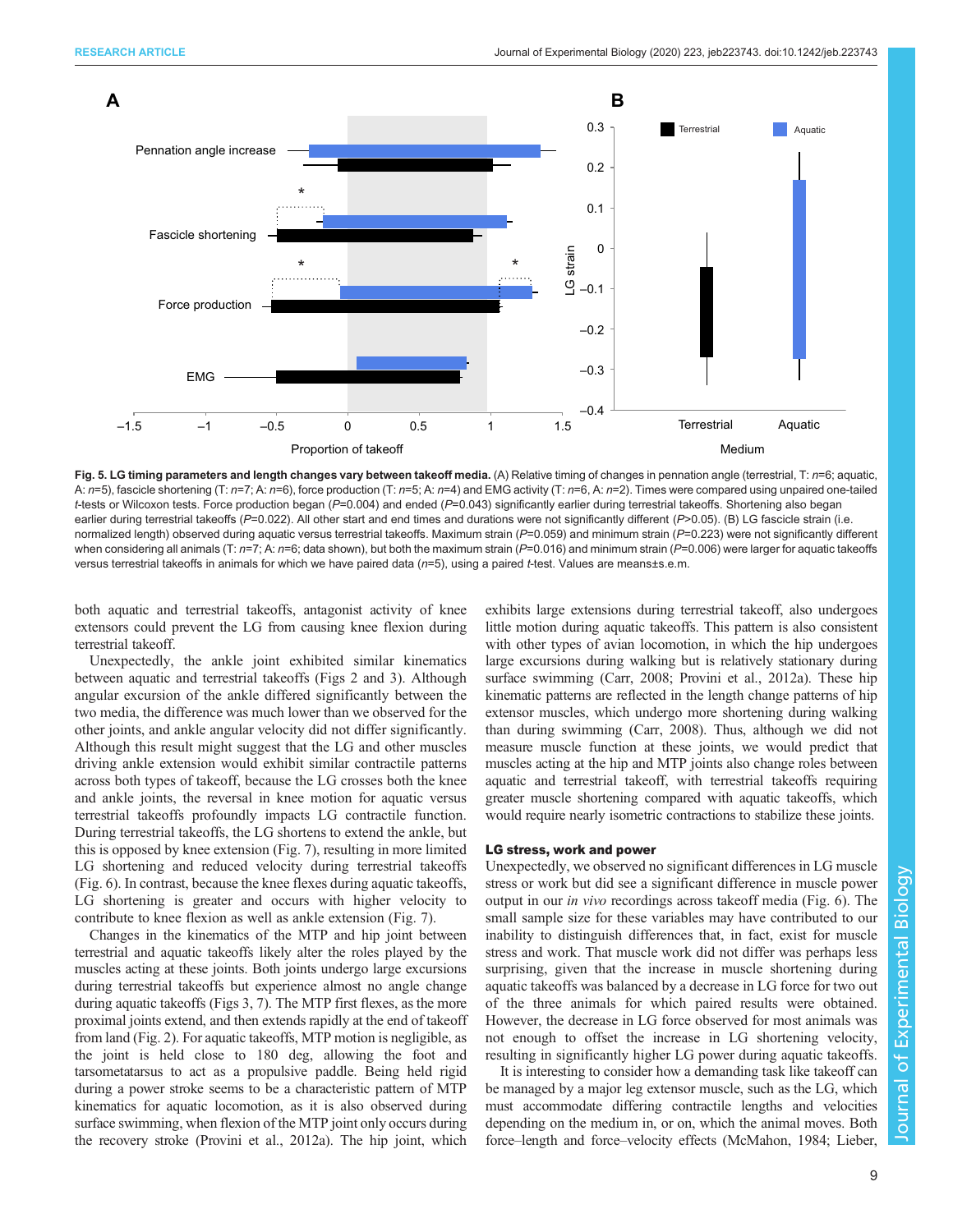<span id="page-9-0"></span>

Fig. 6. In vivo LG function differs for some key contractile parameters between aquatic and terrestrial takeoffs. Boxplots showing LG (A) stress (terrestrial, T:  $n=4$ ; aquatic, A:  $n=4$ ), (B) shortening strain (T:  $n=7$ , A:  $n=6$ ), (C) shortening velocity (T:  $n=6$ ; A:  $n=6$ ), (D) pennation angle change (T:  $n=7$ ; A:  $n=4$ ), and massspecific (E) work and (F) power (T:  $n=3$ ; A:  $n=3$ ) for aquatic and terrestrial takeoffs. Whereas muscle stress did not differ significantly (P=0.116), fascicle shortening strain (P=0.011) and velocity (P=0.004) were significantly larger for aquatic versus terrestrial takeoffs. Pennation angle change was not significantly different when compared using an unpaired t-test  $(P=0.127$ , plotted above) but pennation angle change was significantly larger during aquatic takeoffs than during terrestrial takeoffs when compared using a paired t-test ( $P=0.018$ ,  $n=4$ ). Work was not significantly different between takeoff media ( $P=0.2$ ) but power was significantly higher during aquatic takeoffs (P=0.05). Boxplots show the median (thick line), upper and lower quartiles, and highest and lowest values (vertical lines), excluding outliers. Averages for individual ducks are shown as open circles. Significant differences between aquatic versus terrestrial takeoffs found using one-tailed t-tests or Wilcoxon tests are indicated by asterisks (\*P<0.05; see [Table 1\)](#page-5-0).

[1992;](#page-12-0) [Biewener and Patek, 2018\)](#page-11-0) would decrease the forcegenerating ability of the LG muscle during aquatic takeoffs. Given that LG stress did not decrease significantly, it seems likely that increased neural recruitment compensated for force–length and force–velocity effects. However, our limited success in obtaining paired EMG recordings of the LG in multiple individuals across both takeoff behaviors ([Table S1\)](https://jeb.biologists.org/lookup/doi/10.1242/jeb.223743.supplemental) prevented us from confirming this.

## LG pennation angle changes and muscle gearing

When pennate muscles contract, their fibers can rotate, changing their pennation angle. Fascicle shortening and rotation, therefore, can both contribute to whole-muscle shortening [\(Brainerd and Azizi, 2005](#page-11-0); [Azizi et al., 2008](#page-11-0)). The ratio of muscle velocity to fascicle velocity defines a muscle's gear ratio, which has been shown to change in relation to changes in muscle force requirements during shortening contractions [\(Azizi et al., 2008\)](#page-11-0). Muscle gear ratios are predicted to be higher under low force behaviors, allowing for higher whole-muscle shortening velocities, and lower during high-force behaviors, keeping the fascicles' force more aligned with the line of action of the muscle [\(Azizi et al., 2008](#page-11-0)). Consequently, we hypothesized that terrestrial takeoffs would involve lower muscle gear ratios to favor greater force generation, whereas aquatic takeoffs would favor increased gear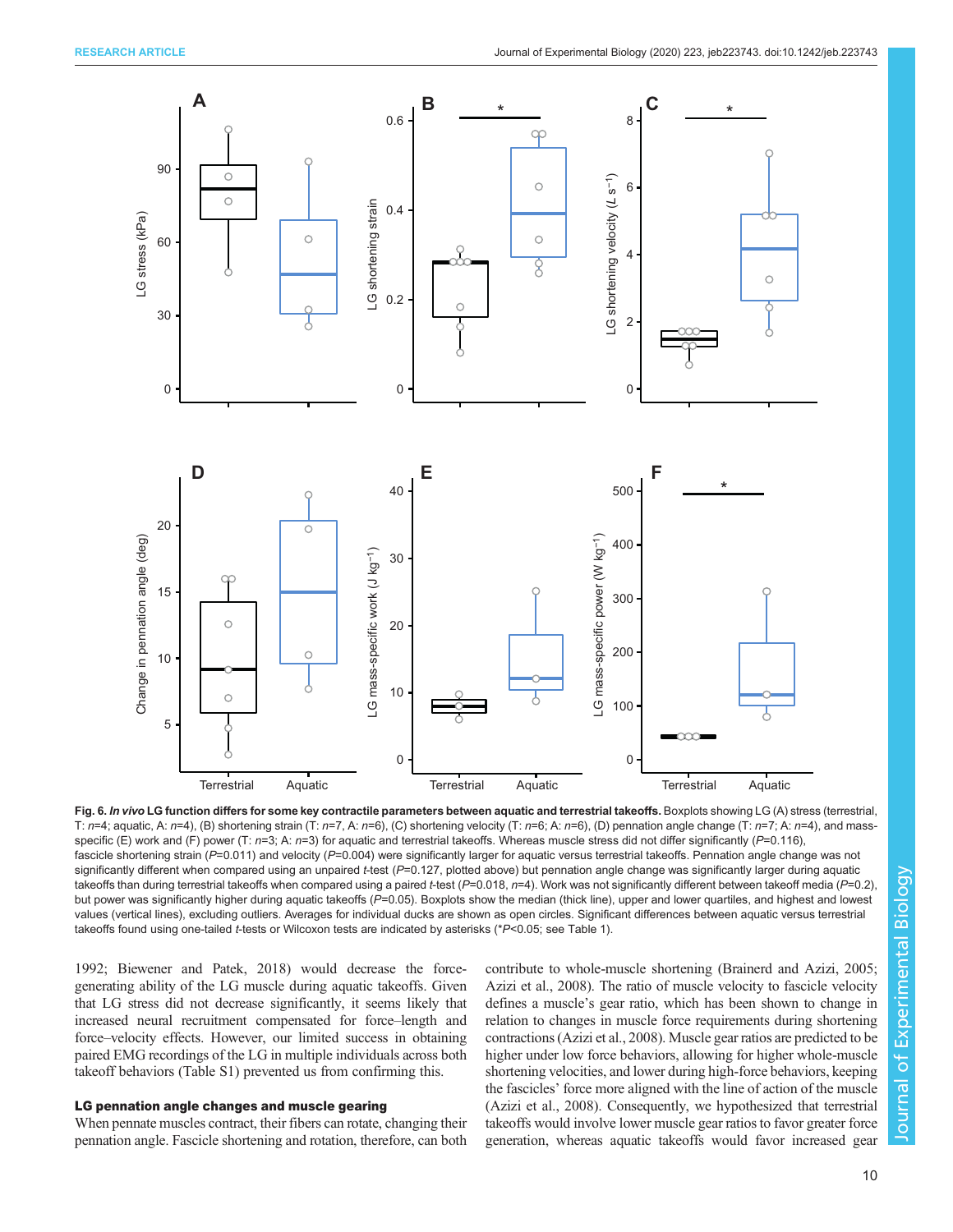<span id="page-10-0"></span>

Fig. 7. Knee and ankle kinematics have implications for LG function. (A) Joint angles are shown in light gray/blue for the beginning of takeoff and dark gray/black for the end of takeoff. (B) A simplified model of the femur, tibiotarsus and tarsometatarsus. The LG is represented by the red/ pink bands, with the origin and insertion (circles) locations exaggerated for clarity. For ease of comparison, the tibiotarsus is held stationary. The hindlimb segment/muscle positions are light gray/ pink for the beginning of takeoff and black/red for the end of takeoff. During terrestrial takeoff, knee extension and ankle extension both help to launch the body (A). However, these joint actions oppose each other, resulting in lower LG shortening strain as the LG shortens to extend the ankle but lengthens as the knee extends, and decreasing shortening velocity (B). During aquatic takeoff, knee flexion and ankle extension both contribute to backward motion of the foot (A). Both motions are powered by large shortening strains and high shortening velocity by the LG (B).

ratios to enhance whole-muscle shortening velocity. Although we did not see a difference in normalized muscle force, or stress, we did observe larger changes in LG pennation angle, consistent with a higher gear ratio, during aquatic takeoffs versus terrestrial takeoffs when compared using a paired  $t$ -test [\(Fig. 6](#page-9-0)).

#### Implications of moving between water and land

Animals that regularly move between environments face the challenge of using the same propulsive structures and muscles in media having very different physical properties. As made obvious by their webbed feet and waddling gait, many waterfowl, such as mallards, exhibit specializations for swimming that are thought to have compromised their walking ability [\(Biewener and Corning,](#page-11-0) [2001](#page-11-0); [Provini et al., 2012a\)](#page-12-0) and increased the energetic cost of terrestrial locomotion relative to that of other birds [\(Pinshow et al.,](#page-12-0) [1977](#page-12-0); [Griffin and Kram, 2000](#page-12-0); [Nudds et al., 2010\)](#page-12-0).

As previously discussed, force production varies between environments. On land, animals need to support body weight as well as generate ground reaction forces to accelerate the body. In water, animals produce hydrodynamic forces, which depend on the speed of the propulsive structure (drag) and the acceleration of the added mass of fluid displaced by the structure [\(Daniel, 1984](#page-12-0)). Thus, we predicted that muscle force production would be higher during terrestrial locomotion and joint angular and muscle-shortening velocities would be higher during aquatic locomotion. These hypotheses are consistent with previous comparisons of kinematically similar behaviors where higher muscle EMG activity [\(Kamel et al., 1996](#page-12-0); [Biewener and Gillis, 1999](#page-11-0); [Gillis and Biewener, 2000;](#page-12-0) Gillis and [Blob, 2001; Foster et al., 2018\)](#page-12-0)

and higher impulses ([Nauwelaerts and Aerts, 2003\)](#page-12-0) are observed during terrestrial locomotion, while faster limb movements are observed during aquatic behaviors [\(Wilkinson, 2014;](#page-12-0) [Clifton et al., 2015\)](#page-11-0).

That our results do not support these hypotheses is likely a result of their simplicity. For example, we expected the demand for hydrodynamic force would be lower because body weight is supported by buoyancy. However, when moving through water, the ducks also experience other sources of energy loss and demand for force. For example, when taking off from water, the ducks would need to produce force to compensate for drag experienced by the body or accelerating the extra mass of water entrained in the feathers. In addition, as the foot moves faster and hydrodynamic force increases, larger muscle force will be required to balance hydrodynamic force. Thus, velocity and force must simultaneously increase during aquatic locomotion [\(Richards, 2011\)](#page-12-0), as evidenced by our observation of higher LG power (i.e. force×velocity) during aquatic versus terrestrial takeoffs ([Fig. 6](#page-9-0)).

Another important difference between moving on land versus water is the compliance of water relative to the rigid terrestrial takeoff platform used in our study. Differences in compliance can affect kinematics and performance. For example, takeoff velocity was lower on more compliant substrates for frogs ([Astley et al., 2015;](#page-11-0) [Reynaga](#page-12-0) [et al., 2019](#page-12-0)), birds [\(Crandell et al., 2018](#page-12-0)) and humans [\(Giatsis et al.,](#page-12-0) [2004\)](#page-12-0). When jumping from the water column, frogs extended their legs faster than during terrestrial jumps [\(Wilkinson, 2014\)](#page-12-0) and frogs that reduced slip of their feet during aquatic jumps had higher jump heights ([Nauwelaerts et al., 2004\)](#page-12-0). More compliant, dissipative substrates, such as sand, also require more mechanical work and incur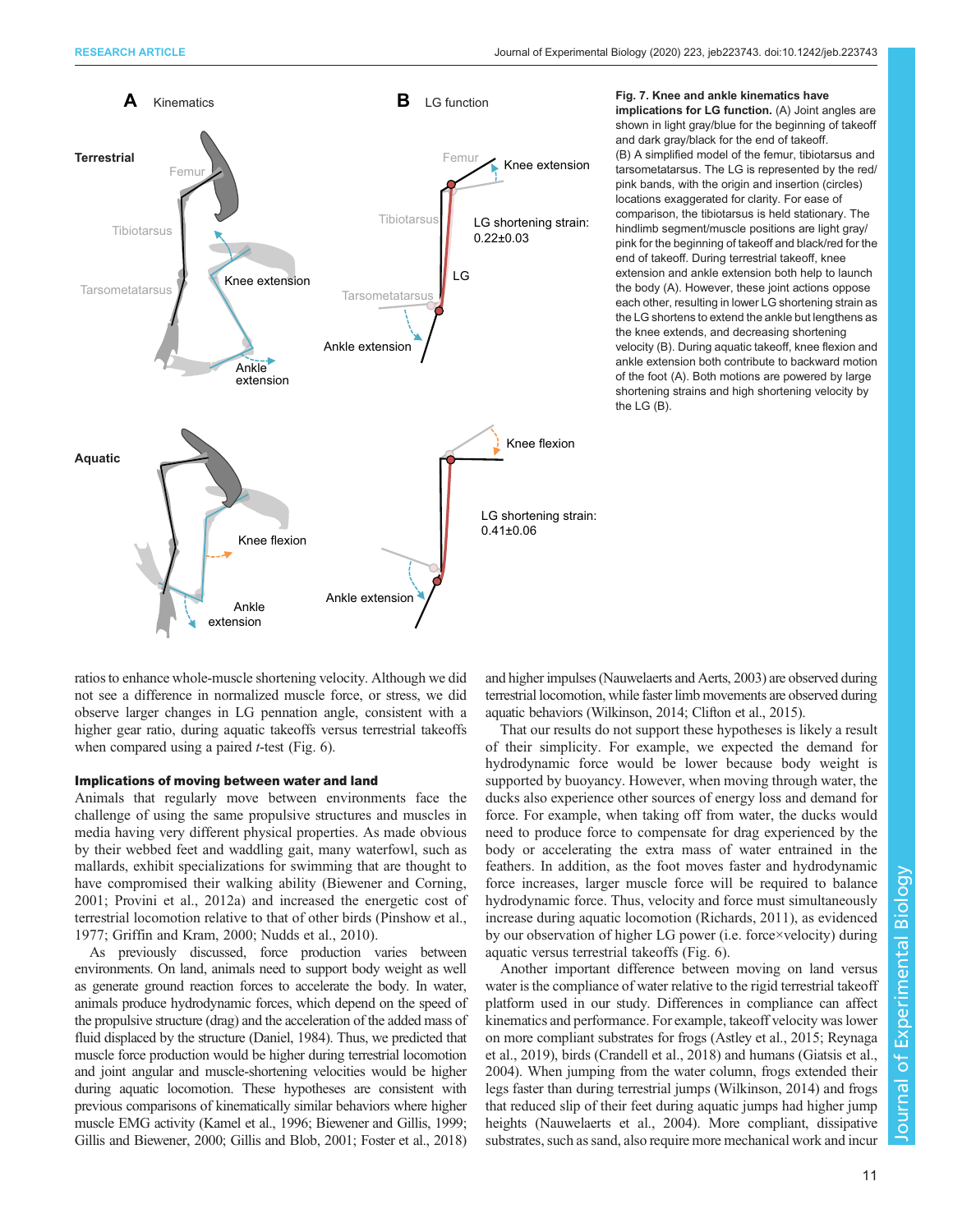<span id="page-11-0"></span>a higher energetic cost to walk and run over ([Lejeune et al., 1998\)](#page-12-0). The higher compliance of a fluid substrate and the resulting 'slip' of the propulsive appendage relative to the fluid also results in a loss of mechanical energy [\(Hsieh, 2003; Li et al., 2012](#page-12-0); Astley et al., 2015; [Reynaga et al., 2019](#page-12-0)), and compromises the ability of animals to store elastic energy ([Li et al., 2012](#page-12-0); [Reynaga et al., 2019](#page-12-0)). Because slip (motion of the appendage relative to the fluid) represents energy loss, animals need to produce additional work [\(Hsieh, 2003; Li et al.,](#page-12-0) [2012\)](#page-12-0) through larger joint excursions or higher forces.

In order to account for differences between environments, ducks are not limited to only changing hindlimb kinematics. Ducks and other waterfowl use their wings and tail to assist foot propulsion during aquatic behaviors, including during vertical takeoffs [\(Williamson et al.,](#page-12-0) [2001](#page-12-0)). Although characterizing the contributions of the wings and tail to aquatic takeoff is beyond the scope of the current study, they are clearly key to achieving vertical takeoff in mallards. In fact, the wings and feet working in unison is a common strategy for birds moving at the water's surface and has been described for behaviors like taxiing prior to takeoff or paddle-assisted flight [\(Norberg and Norberg, 1971](#page-12-0); [Gough et al., 2015](#page-12-0)), and hydroplaning and/or steaming (Aigeldinger and Fish, 1995; [Gough et al., 2015](#page-12-0)). An inverse dynamics study pairing ground reaction forces (measured using a force plate) and fluid dynamic forces (measured using PIV), although challenging to carry out, could elucidate the relative contributions of the hindlimbs, wings and tail during takeoff. Although not the focus of the current study, preliminary results demonstrated a strong but not significant relationship between ground reaction force and LG stress  $(r^2=0.88,$  $P=0.06$ ; [Fig. S3\)](https://jeb.biologists.org/lookup/doi/10.1242/jeb.223743.supplemental), suggesting that LG function plays an important role in terrestrial and, we would argue, aquatic takeoffs.

Linked to the kinematic differences they produce, changes in muscle function also facilitate movement in different media. Based on the knee kinematics we observed for aquatic versus terrestrial takeoffs, it is clear that changes in motor coordination patterns must occur, altering the timing of when and which muscles are activated (i.e. knee flexors versus extensors). Differential recruitment of LG synergists could also play a role. Biewener and Corning (2001) observed that the mallard MG and LG have similar force contributions during walking but the MG generates much less force than the LG during swimming. This suggests that increased MG recruitment may account for the additional force needed to accelerate the body during terrestrial takeoffs, which could explain why we found no significant change in LG stress between terrestrial and aquatic takeoffs.

Because muscle force is maximized over a limited range of length changes and shortening velocities, changes in these parameters could limit force, work and power production. The LG exhibited higher shortening velocities during aquatic takeoffs than during terrestrial takeoffs, which likely compromises its force production for a given amount of muscle recruitment, requiring the recruitment of more fibers and more energy expenditure to produce similar forces. We also observed that the LG operated over longer fascicle lengths and generated force over a broader range of strains during aquatic takeoffs than for terrestrial takeoffs [\(Fig. 5](#page-8-0)B), suggesting length-dependent shifts in its force-generating ability. Mapping the LG's *in vivo* muscle use patterns during aquatic and terrestrial takeoff to muscle force–length and force–velocity properties would allow us to determine whether these changes in strain and shortening velocity involve a tradeoff in muscle force production.

#### Conclusions

Locomotion on or through different environments places demands on the mechanisms by which animals generate propulsive forces

that require changes in both motor behavior and muscle function. We found that hindlimb kinematics and the function of at least one key propulsive muscle (LG) change between terrestrial and aquatic takeoffs. Because aquatic takeoffs require larger and faster fascicle length changes, LG muscle function is likely altered by changes in neural activation as well as by its intrinsic force–length and force– velocity properties, which may be compensated by differential recruitment of other leg muscles or other parts of the body that assist in propulsion. This study highlights the challenges animals face when moving through or on different media and how muscle function may be tuned across behaviors.

#### Acknowledgements

We are grateful for the help we received with data collection and analysis, including from Konow Lab at UMass Lowell (especially Dr Nicolai Konow and Alexandra Collias), Dr Chris Tijs, Kathryn Gillespie, Kamryn Hoag, Dr Jennifer Carr and Jacob Freedman. We appreciate the helpful comments we received from Dr Tom Roberts on an earlier draft of the manuscript. We are also grateful for the assistance we received from Ken Wilcox and Pedro Ramirez for help building the experimental setup and providing animal care, respectively, and from the rest of the Concord Field Station community.

#### Competing interests

The authors declare no competing or financial interests.

#### Author contributions

Conceptualization: K.R.T.-B., A.A.B.; Methodology: K.R.T.-B., A.A.B.; Formal analysis: K.R.T.-B.; Investigation: K.R.T.-B., A.A.B.; Resources: A.A.B.; Data curation: K.R.T.-B.; Writing - original draft: K.R.T.-B.; Writing - review & editing: K.R.T.-B., A.A.B.; Visualization: K.R.T.-B.; Supervision: A.A.B.; Project administration: K.R.T.-B.; Funding acquisition: K.R.T.-B., A.A.B.

#### Funding

This work was supported by Harvard University's Department of Organismic & Evolutionary Biology, including through dissertation research funding and the Robert A. Chapman Memorial Scholarship for Vertebrate Locomotion (K.R.T.-B.).

#### Data availability

Data are available on figshare at [doi:10.6084/m9.figshare.12654506.](https://doi.org/10.6084/m9.figshare.12654506)

#### Supplementary information

Supplementary information available online at <https://jeb.biologists.org/lookup/doi/10.1242/jeb.223743.supplemental>

#### References

- Aigeldinger, T. L. and Fish, F. E. (1995). Hydroplaning by ducklings: overcoming limitations to swimming at the surface. J. Exp. Biol. 198, 1567-1574.
- [Astley, H. C., Haruta, A. and Roberts, T. J.](https://doi.org/10.1242/jeb.121715) (2015). Robust jumping performance [and elastic energy recovery from compliant perches in tree frogs.](https://doi.org/10.1242/jeb.121715) J. Exp. Biol. 218, [3360-3363. doi:10.1242/jeb.121715](https://doi.org/10.1242/jeb.121715)
- [Azizi, E., Brainerd, E. L. and Roberts, T. J.](https://doi.org/10.1073/pnas.0709212105) (2008). Variable gearing in pennate muscles. Proc. Natl. Acad. Sci. USA 105[, 1745-1750. doi:10.1073/pnas.](https://doi.org/10.1073/pnas.0709212105) [0709212105](https://doi.org/10.1073/pnas.0709212105)
- Berg, A. M. and Biewener, A. A. [\(2010\). Wing and body kinematics of takeoff and](https://doi.org/10.1242/jeb.038109) [landing flight in the pigeon \(](https://doi.org/10.1242/jeb.038109)Columba livia). J. Exp. Biol. 213, 1651-1658. doi:10. [1242/jeb.038109](https://doi.org/10.1242/jeb.038109)
- Biewener, A. A. and Corning, W. R. (2001). Dynamics of mallard (Anas platyrhynchos) gastrocnemius function during swimming versus terrestrial locomotion. J. Exp. Biol. 204, 1745-1756.
- Biewener, A. A. and Gillis, G. B. (1999). Dynamics of muscle function during locomotion: accommodating variable conditions. J. Exp. Biol. 202, 3387-3396.
- Biewener, A. A. and Patek, S. (2018). Animal Locomotion, 2nd edn. Oxford, UK: Oxford University Press.
- Brainerd, E. L. and Azizi, E. [\(2005\). Muscle fiber angle, segment bulging and](https://doi.org/10.1242/jeb.01770) [architectural gear ratio in segmented musculature.](https://doi.org/10.1242/jeb.01770) J. Exp. Biol. 208, 3249-3261. [doi:10.1242/jeb.01770](https://doi.org/10.1242/jeb.01770)
- Carr, J. A. (2008). Muscle function during swimming and running in aquatic, semiaquatic, and cursorial birds. PhD thesis, Northeastern University, Boston, MA, USA.
- Chin, D. D. and Lentink, D. (2017). How birds direct impulse to minimize the energetic cost of foraging flight. Sci. Adv. 3, e1603041.
- [Clifton, G. T., Hedrick, T. L. and Biewener, A. A.](https://doi.org/10.1242/jeb.118745) (2015). Western and Clark's [grebes use novel strategies for running on water.](https://doi.org/10.1242/jeb.118745) J. Exp. Biol. 218, 1235-1243. [doi:10.1242/jeb.118745](https://doi.org/10.1242/jeb.118745)